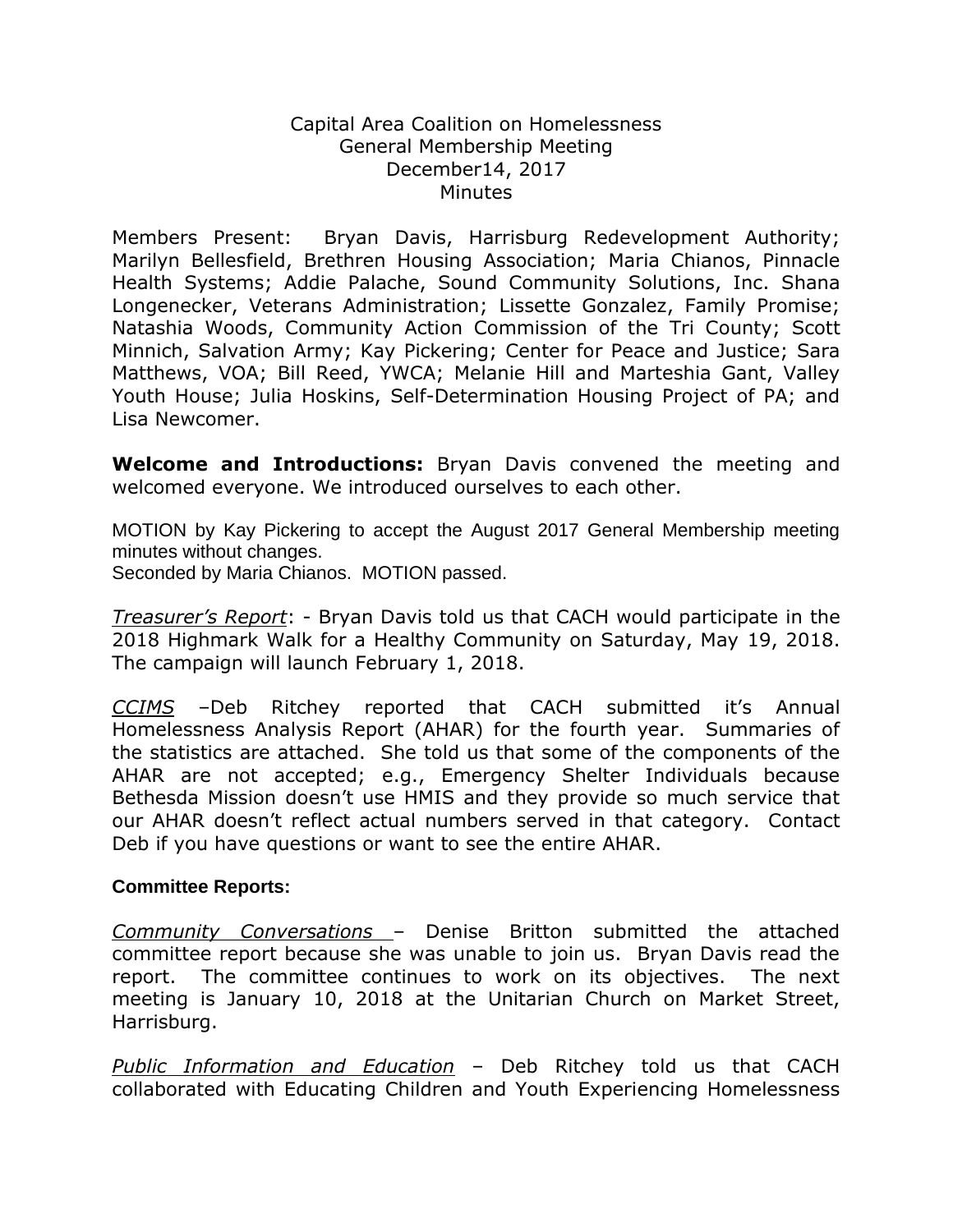(ECYEH) to increase awareness by holding activities during National Hunger and Homeless Week, November 13 – 17, 2017. ECYEH's campaign is titled, "I Will Be Your Voice," and recognizes students experiencing homelessness. The pictures we took of us wearing red, the signature color for the campaign, provided content for CACH's social media. Bryan Davis reported the CACH has 342 Twitter followers and over 900 Face Book friends. We continue to work with our project group from the Leadership Harrisburg Area. This group will have a draft-marketing plan to the committee by February 2018 and will finish their work by May 2018.

*Planning and Resource Development* – Bryan Davis said that the committee works on the comprehensive plan. This plan calls for a review of the CACH infrastructure, developing collective resources and our partnerships. We are defining membership and our role for being a conduit for funding.

*Homeless Prevention –* Maria Chianos reported that as a task for Objective 6, to develop short and long-term strategies to significantly prevent the occurrence of homelessness, we would survey the people on the CACH list serve and specific groups working with people leaving prisons. A result may be the formation of a task force. We discussed the people leaving prisons that are being seen in our homeless network including Downtown Daily Bread; seemingly discharged without needed medications and other basic needs. We discussed our understanding of what the state and county prisons are to provide to people leaving their facilities and the increase in their numbers our partners are serving.

*Service Delivery/Data Collection* - Marilyn Bellesfield, the new chair of this committee, told us the committee is concentrating on rolling out the Coordinated Evaluation and Referral Tool (CERT). In November, Marilyn conducted training on both the CERT and the Coordinated Evaluation and Assessment Referral (CEAR) process to case managers in the CACH network. The committee will identify additional agencies to be approached about these tools. We are not receiving referrals. We discussed the role of the CERT and that it brings people into the system and better uses our resources. Reminder: the tool targets services to chronically homeless, unsheltered people, Veterans and unaccompanied youth and is on CACH's website. The committee is also discussing HUD's Equal Access rule and what Continuums of Care must do to comply with the final rule. The committee will conduct annual trainings on this requirement. Deb Ritchey reported that next month we would train for the 2018 Point In Time (PIT) survey to be held January 24 and 25, 2018. In addition, outreach about the 2018 PIT is planned for Northern Dauphin County.